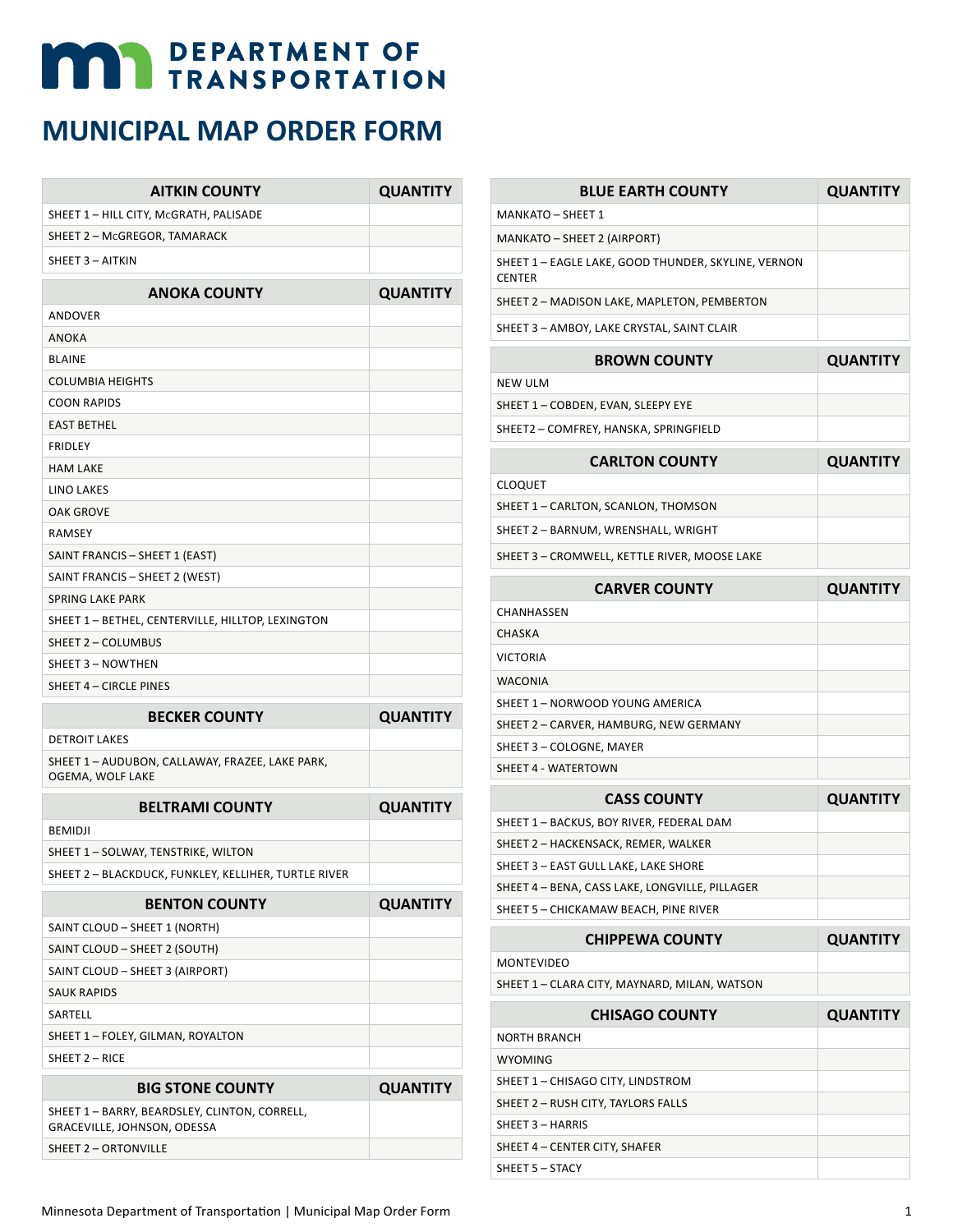| <b>CLAY COUNTY</b>                                                    | <b>QUANTITY</b> |
|-----------------------------------------------------------------------|-----------------|
| <b>MOORHEAD</b>                                                       |                 |
| SHEET 1 - GEORGETOWN, HAWLEY, HITTERDAL                               |                 |
| SHEET 2 - DILWORTH, FELTON, ULEN                                      |                 |
| SHEET 3 - BARNESVILLE, COMSTOCK, GLYNDON, SABIN                       |                 |
| <b>CLEARWATER COUNTY</b>                                              | <b>QUANTITY</b> |
| SHEET 1 – BAGLEY, CLEARBROOK, GONVICK, LEONARD,<br>SHEVLIN            |                 |
| <b>COOK COUNTY</b>                                                    | <b>QUANTITY</b> |
| SHEET 1 - GRAND MARAIS                                                |                 |
| <b>COTTONWOOD COUNTY</b>                                              | <b>QUANTITY</b> |
| SHEET 1 - WINDOM                                                      |                 |
| SHEET 2 - BINGHAM LAKE, JEFFERS, MOUNTAIN LAKE,<br>STORDEN, WESTBROOK |                 |
| <b>CROW WING COUNTY</b>                                               | <b>QUANTITY</b> |
| <b>BAXTER</b>                                                         |                 |
| <b>BRAINERD</b>                                                       |                 |
| SHEET 1 - CROSBY, DEERWOOD, RIVERTON                                  |                 |
| SHEET 2-BREEZY POINT, JENKINS                                         |                 |
| SHEET 3 - FORT RIPLEY, GARRISON, TROMMALD                             |                 |
| SHEET 4 - CUYUNA, IRONTON, MANHATTAN BEACH                            |                 |
| <b>SHEET 5 - CROSSLAKE</b>                                            |                 |
| SHEET 6 - EMILY                                                       |                 |
| SHEET 7 - FIFTY LAKES                                                 |                 |
| SHEET 8 - NISSWA, PEQUOT LAKES                                        |                 |
| <b>DAKOTA COUNTY</b>                                                  | <b>QUANTITY</b> |
| <b>APPLE VALLEY</b>                                                   |                 |
| <b>BURNSVILLE</b>                                                     |                 |
| EAGAN                                                                 |                 |
| FARMINGTON                                                            |                 |
| <b>HASTINGS</b>                                                       |                 |
| <b>INVER GROVE HEIGHTS</b>                                            |                 |
| LAKEVILLE                                                             |                 |
| <b>MENDOTA HEIGHTS</b>                                                |                 |
| NORTHFIELD                                                            |                 |
| ROSEMOUNT                                                             |                 |
| <b>SOUTH SAINT PAUL</b>                                               |                 |
| <b>WEST SAINT PAUL</b>                                                |                 |
| SHEET 1 - COATES, HAMPTON, MENDOTA, MIESVILLE,<br>NEW TRIER, RANDOLPH |                 |
| SHEET 2 - LILYDALE, SUNFISH LAKE, VERMILLION                          |                 |

| <b>DODGE COUNTY</b>                                                   | <b>QUANTITY</b> |
|-----------------------------------------------------------------------|-----------------|
| KASSON                                                                |                 |
| SHEET 1 - DODGE CENTER. WEST CONCORD                                  |                 |
| SHEET 2 - CLAREMONT, HAYFIELD, MANTORVILLE                            |                 |
| <b>DOUGLAS COUNTY</b>                                                 | <b>QUANTITY</b> |
|                                                                       |                 |
| ALEXANDRIA                                                            |                 |
| SHEET 1 - BRANDON, EVANSVILLE, GARFIELD, KENSINGTON,<br><b>OSAKIS</b> |                 |

Minnesota Department of Transportation | Municipal Map Order Form 2

| <b>FAIRBAULT COUNTY</b>                                       | <b>QUANTITY</b> |
|---------------------------------------------------------------|-----------------|
| SHEET 1 - BLUE EARTH, ELMORE, KIESTER                         |                 |
| SHEET 2 - DELAVAN, FROST, WALTERS, WELLS, WINNEBAGO           |                 |
| SHEET 3 - BRICELYN, EASTON, MINNESOTA LAKE                    |                 |
| <b>FILLMORE COUNTY</b>                                        | <b>QUANTITY</b> |
| SHEET 1 - CANTON, HARMONY, LANESBORO, MABEL,<br><b>WYKOFF</b> |                 |
| SHEET 2 - CHATFIELD, OSTRANDER, PETERSON, RUSHFORD            |                 |
| SHEET 3 - FOUNTAIN, PRESTON, WHALAN                           |                 |
| SHEET 4 - RUSHFORD VILLAGE                                    |                 |
| SHEET 5 - SPRING VALLEY                                       |                 |
| <b>FREEBORN COUNTY</b>                                        | <b>QUANTITY</b> |

| .                                                                                      | -------- |
|----------------------------------------------------------------------------------------|----------|
| ALBERT LEA                                                                             |          |
| SHEET 1 - ALDEN, CONGER, EMMONS, GLENVILLE,<br>MANCHESTER, MYRTLE                      |          |
| SHEET 2 - CLARKS GROVE, FREEBORN, GENEVA, HARTLAND,<br>HAYWARD, HOLLANDALE, TWIN LAKES |          |

| <b>QUANTITY</b> |
|-----------------|
|                 |
|                 |
|                 |
|                 |
|                 |
|                 |
|                 |
|                 |
|                 |

| <b>GRANT COUNTY</b>                           | <b>QUANTITY</b> |
|-----------------------------------------------|-----------------|
| SHEET 1 – BARRETT. HOFFMAN. WENDELL           |                 |
| SHEET 2 – ASHBY, ELBOW LAKE, HERMAN, NORCROSS |                 |
|                                               |                 |

| <b>HENNEPIN COUNTY</b>        | <b>QUANTITY</b> |
|-------------------------------|-----------------|
| <b>BLOOMINGTON</b>            |                 |
| <b>BROOKLYN CENTER</b>        |                 |
| <b>BROOKLYN PARK</b>          |                 |
| <b>CHAMPLIN</b>               |                 |
| CHANHASSEN                    |                 |
| CORCORAN                      |                 |
| CRYSTAL                       |                 |
| <b>EDEN PRAIRIE</b>           |                 |
| <b>EDINA</b>                  |                 |
| <b>GOLDEN VALLEY</b>          |                 |
| <b>HOPKINS</b>                |                 |
| <b>MAPLE GROVE</b>            |                 |
| MINNEAPOLIS - SHEET 1 (SOUTH) |                 |
| MINNEAPOLIS - SHEET 2 (NORTH) |                 |
| MINNEAPOLIS - LOOP (INSET)    |                 |
| <b>MINNETONKA</b>             |                 |
| <b>MINNETRISTA</b>            |                 |
| <b>MOUND</b>                  |                 |
| <b>NEW HOPE</b>               |                 |
| ORONO                         |                 |
| PLYMOUTH                      |                 |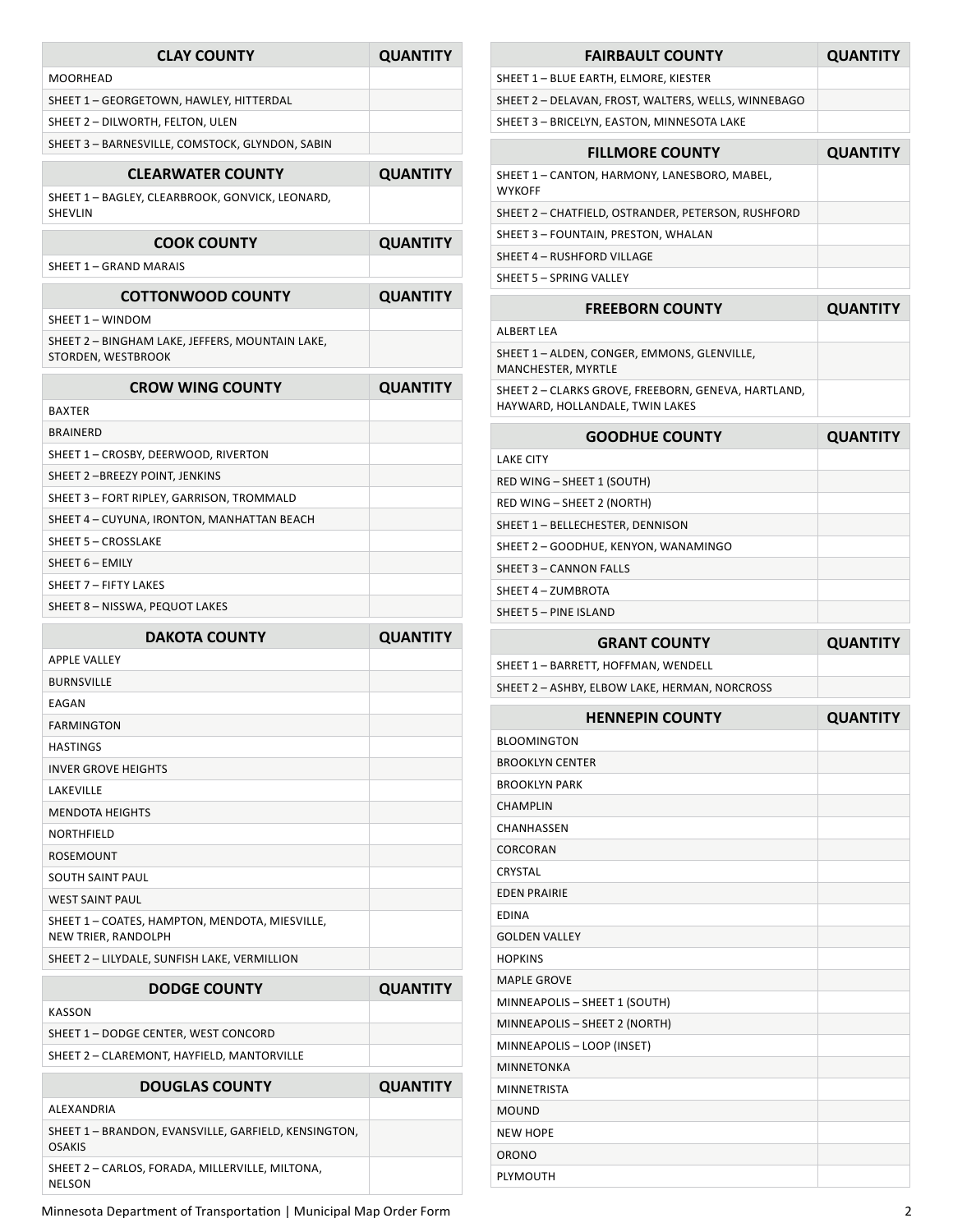| <b>HENNEPIN COUNTY</b>                                                             | <b>QUANTITY</b> |
|------------------------------------------------------------------------------------|-----------------|
| RICHFIELD                                                                          |                 |
| ROBBINSDALE                                                                        |                 |
| <b>ROGERS</b>                                                                      |                 |
| SAINT ANTHONY                                                                      |                 |
| SAINT LOUIS PARK                                                                   |                 |
| SHOREWOOD                                                                          |                 |
| SHEET 1 - GREENFIELD                                                               |                 |
| SHEET 2 - EXCELSIOR, LONG LAKE, OSSEO, SAINT BONIFACIUS                            |                 |
| SHEET 3 - LORETTO, MAPLE PLAIN, MINNETONKA BEACH,<br><b>TONKA BAY</b>              |                 |
| SHEET 4 - SPRING LAKE PARK, WAYZATA                                                |                 |
| SHEET 5 - INDEPENDENCE                                                             |                 |
| SHEET 6 - DEEPHAVEN, GREENWOOD, MEDICINE LAKE,<br>WOODLAND                         |                 |
| SHEET 7 - MEDINA                                                                   |                 |
| SHEET 8 - DAYTON                                                                   |                 |
| <b>HOUSTON COUNTY</b>                                                              | <b>QUANTITY</b> |
|                                                                                    |                 |
| SHEET 1 - CALEDONIA, EITZEN, HOKAH<br>SHEET 2 - BROWNSVILLE, HOUSTON, SPRING GROVE |                 |
| SHEET 3 - LA CRESCENT                                                              |                 |
|                                                                                    |                 |
| <b>HUBBARD COUNTY</b>                                                              | <b>QUANTITY</b> |
| SHEET 1 - PARK RAPIDS                                                              |                 |
| SHEET 2 - AKELEY, LAPORTE, NEVIS                                                   |                 |
| <b>ISANTI COUNTY</b>                                                               | <b>QUANTITY</b> |
| CAMBRIDGE                                                                          |                 |
| <b>ISANTI</b>                                                                      |                 |
| SHEET 1 - BRAHAM                                                                   |                 |
| <b>ITASCA COUNTY</b>                                                               | <b>QUANTITY</b> |
| <b>GRAND RAPIDS</b>                                                                |                 |
| SHEET 1 - BOVEY, COLERAINE                                                         |                 |
| SHEET 2 - BIGFORK, LAPRAIRIE                                                       |                 |
| SHEET 3 - NASHWAUK                                                                 |                 |
| SHEET 4 - COHASSET                                                                 |                 |
| SHEET 5 - CALUMET, MARBLE, SQUAW LAKE                                              |                 |
| SHEET 6 - EFFIE, KEEWATIN                                                          |                 |
| SHEET 7 - DEER RIVER, WARBA, ZEMPLE                                                |                 |
| SHEET 8 - TACONITE                                                                 |                 |
| <b>JACKSON COUNTY</b>                                                              | <b>QUANTITY</b> |
| SHEET 1 – ALPHA, HERON LAKE, LAKEFIELD, OKABENA,<br>WILDER                         |                 |
| SHEET 2 - JACKSON                                                                  |                 |
| <b>KANABEC COUNTY</b>                                                              | <b>QUANTITY</b> |
| SHEET 1 - GRASSTON, OGILVIE, QUAMBA                                                |                 |
| SHEET 2 - MORA                                                                     |                 |
| <b>KANDIYOHI COUNTY</b>                                                            | <b>QUANTITY</b> |
| WILLMAR                                                                            |                 |
| SHEET 1 – KANDIYOHI, LAKE LILLIAN, NEW LONDON, REGAL,<br>SPICER, SUNBURG           |                 |
| SHEET 2 – ATWATER, BLOMKEST, PENNOCK, PRINSBURG,<br>RAYMOND                        |                 |

Minnesota Department of Transportation | Municipal Map Order Form 3

| <b>KITTSON COUNTY</b>                                                       | <b>QUANTITY</b> |
|-----------------------------------------------------------------------------|-----------------|
| SHEET 1 - DONALDSON, HALLOCK, HUMBOLDT, KENNEDY,<br><b>SAINT VINCENT</b>    |                 |
| SHEET 2-HALMA, KARLSTAD, LAKE BRONSON, LANCASTER                            |                 |
| <b>KOOCHICHING COUNTY</b>                                                   | <b>QUANTITY</b> |
| INTERNATIONAL FALLS                                                         |                 |
| SHEET 1 - LITTLEFORK, MIZPAH, NORTHOME                                      |                 |
| SHEET 2 - BIG FALLS, RANIER                                                 |                 |
| <b>LAC QUI PARLE COUNTY</b>                                                 | <b>QUANTITY</b> |
| SHEET 1 - BELLINGHAM, BOYD, DAWSON, LOUISBURG,<br>MADISON, MARIETTA, NASSAU |                 |
| <b>LAKE COUNTY</b>                                                          | <b>QUANTITY</b> |
| SHEET 1 - BEAVER BAY, TWO HARBORS                                           |                 |
| SHEET 2 - SILVER BAY                                                        |                 |
| LAKE OF THE WOODS COUNTY                                                    | <b>QUANTITY</b> |
| SHEET 1 - BAUDETTE, WILLIAMS                                                |                 |
| <b>LE SUEUR COUNTY</b>                                                      | <b>QUANTITY</b> |
| <b>MANKATO - SHEET 1</b>                                                    |                 |
| MANKATO - SHEET 2 (AIRPORT)                                                 |                 |
| <b>NEW PRAGUE</b>                                                           |                 |
| <b>SAINT PETER</b>                                                          |                 |
| SHEET 1 - KILKENNY, LECENTER                                                |                 |
| SHEET 2 - WATERVILLE                                                        |                 |
| SHEET 3 – CLEVELAND, HEIDELBERG, KASOTA, LE SUEUR                           |                 |
| SHEET 4 - ELYSIAN                                                           |                 |
| <b>SHEET 5 - MONTGOMERY</b>                                                 |                 |
| <b>LINCOLN COUNTY</b>                                                       | <b>QUANTITY</b> |
| SHEET 1 – ARCO, HENDRICKS, IVANHOE, TYLER                                   |                 |
| <b>SHEET 2 - LAKE BENTON</b>                                                |                 |
| <b>LYON COUNTY</b>                                                          | <b>QUANTITY</b> |
| MARSHALL                                                                    |                 |
| SHEET 1 - BALATON, COTTONWOOD, FLORENCE, GHENT                              |                 |
| SHEET 2 - LYND, MINNEOTA, RUSSELL, TAUNTON                                  |                 |
| SHEET 3 - GARVIN, TRACY                                                     |                 |
| <b>MCLEOD COUNTY</b>                                                        | <b>QUANTITY</b> |
| <b>GLENCOE</b>                                                              |                 |
| <b>HUTCHINSON</b>                                                           |                 |
| SHEET 1 - BROWNTON, PLATO, SILVER LAKE, STEWART                             |                 |
| SHEET 2 – BISCAY, LESTER PRAIRIE, WINSTED                                   |                 |
| <b>MAHNOMEN COUNTY</b>                                                      | <b>QUANTITY</b> |
| SHEET 1 - BEJOU, MAHNOMEN, WAUBUN                                           |                 |
| <b>MARSHALL COUNTY</b>                                                      | <b>QUANTITY</b> |
| SHEET 1 – ALVARADO, ARGYLE, GRYGLA, HOLT, MIDDLE                            |                 |
| RIVER, NEWFOLDEN                                                            |                 |
| SHEET 2 - OSLO, STEPHEN, STRANDQUIST, VIKING, WARREN                        |                 |
|                                                                             |                 |
| <b>MARTIN COUNTY</b>                                                        | <b>QUANTITY</b> |
| <b>FAIRMONT</b>                                                             |                 |
| SHEET 1 - DUNNELL, ORMSBY, SHERBURN, TRIMONT, WELCOME                       |                 |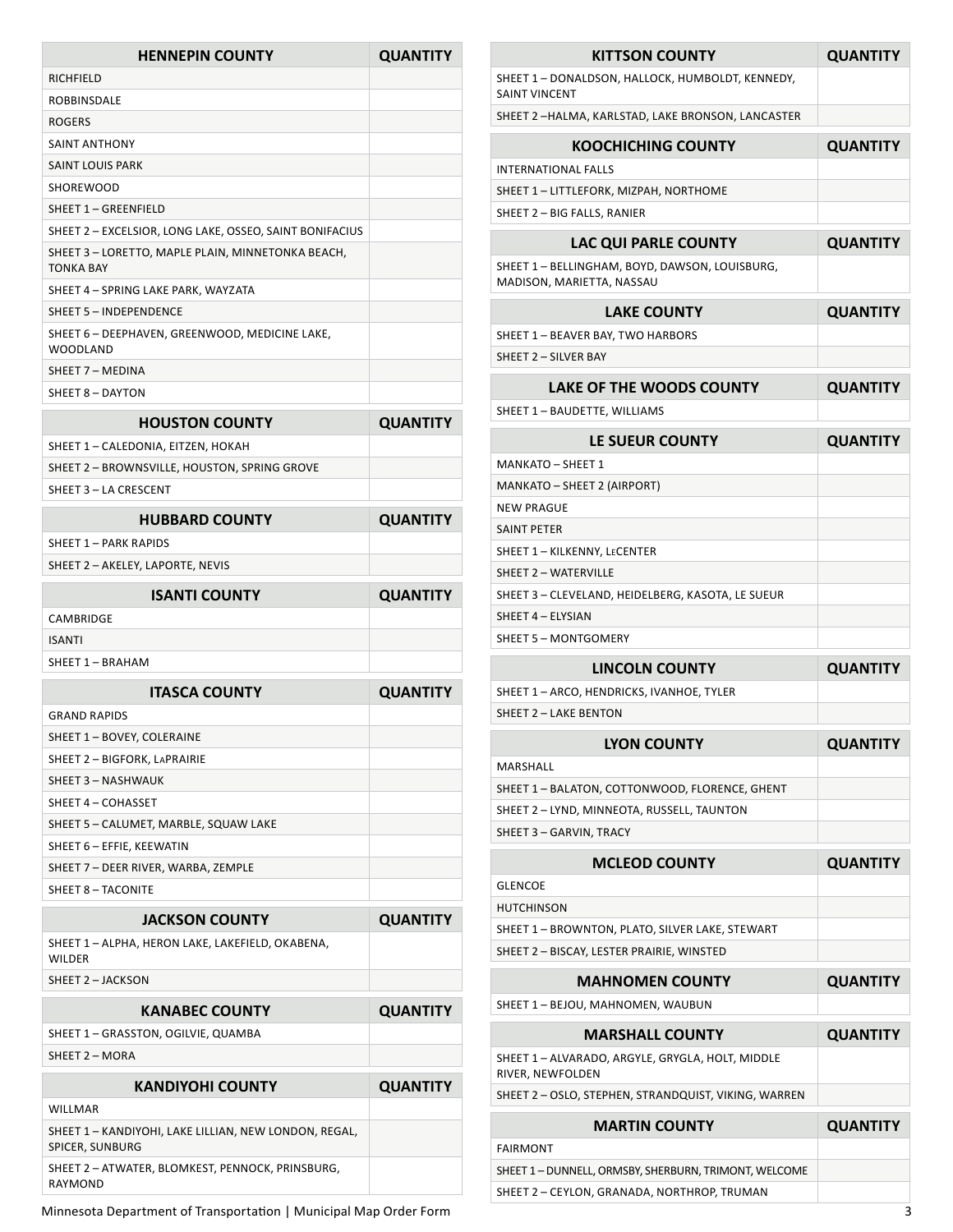| <b>MEEKER COUNTY</b>                                                               | <b>QUANTITY</b> |
|------------------------------------------------------------------------------------|-----------------|
| LITCHFIELD                                                                         |                 |
| SHEET 1 - EDEN VALLEY, GROVE CITY, KINGSTON, WATKINS                               |                 |
| SHEET 2 - CEDAR MILLS, COSMOS, DARWIN, DASSEL                                      |                 |
| <b>MILLE LACS COUNTY</b>                                                           | <b>QUANTITY</b> |
| SHEET 1 - BOCK, ISLE, ONAMIA, WAHKON                                               |                 |
| SHEET 2 - FORESTON, MILACA, PEASE                                                  |                 |
| SHEET 3 - PRINCETON                                                                |                 |
| <b>MORRISON COUNTY</b>                                                             | <b>QUANTITY</b> |
| LITTLE FALLS                                                                       |                 |
| SHEET 1 - LASTRUP, RANDALL, SOBIESKI, SWANVILLE                                    |                 |
| SHEET 2 - BOWLUS, FLENSBURG, GENOLA, PIERZ                                         |                 |
| SHEET 3 - BUCKMAN, ELMDALE, HILLMAN, MOTLEY                                        |                 |
| SHEET 4 - HARDING, ROYALTON                                                        |                 |
| SHEET 5 - UPSALA                                                                   |                 |
| <b>MOWER COUNTY</b>                                                                | <b>QUANTITY</b> |
| <b>AUSTIN</b>                                                                      |                 |
| SHEET 1 - BROWNSDALE, ELKTON, LYLE, MAPLEVIEW,<br>RACINE, ROSE CREEK, SARGEANT     |                 |
| SHEET 2, ADAMS, DEXTER, GRAND MEADOW, LE ROY, TAOPI,<br><b>WALTHAM</b>             |                 |
| <b>MURRAY COUNTY</b>                                                               | <b>QUANTITY</b> |
| SHEET 1 - AVOCA, CHANDLER, DOVRAY, FULDA, LAKE WILSON                              |                 |
| SHEET 2 - CURRIE, HADLEY, IONA, SLAYTON                                            |                 |
| <b>NICOLLET COUNTY</b>                                                             | <b>QUANTITY</b> |
| MANKATO - SHEET 1                                                                  |                 |
| MANKATO – SHEET 2 (AIRPORT)                                                        |                 |
|                                                                                    |                 |
| <b>NORTH MANKATO</b>                                                               |                 |
| <b>SAINT PETER</b>                                                                 |                 |
| SHEET 1 – COURTLAND, LAFAYETTE, NICOLLET                                           |                 |
| <b>NOBLES COUNTY</b>                                                               | <b>QUANTITY</b> |
| <b>WORTHINGTON</b>                                                                 |                 |
| SHEET 1 - BIGELOW, BREWSTER, KINBRAE, ROUND LAKE,                                  |                 |
| <b>WILMONT</b><br>SHEET 2 - ADRIAN, DUNDEE, ELLSWORTH, LISMORE,<br><b>RUSHMORE</b> |                 |
| <b>NORMAN COUNTY</b>                                                               |                 |
| SHEET 1 - ADA, BORUP, GARY, HALSTAD, HENDRUM, PERLEY,<br>SHELLY, TWIN VALLEY       | <b>QUANTITY</b> |
| <b>OLMSTED COUNTY</b>                                                              | <b>QUANTITY</b> |
| ROCHESTER - SHEET 1 (NORTH)                                                        |                 |
| ROCHESTER – SHEET 2 (CENTRAL)                                                      |                 |
| ROCHESTER - SHEET 3 (SOUTH)                                                        |                 |
| STEWARTVILLE                                                                       |                 |
| SHEET 1 - DOVER, EYOTA, ORONOCO                                                    |                 |
| SHEET 2 - BYRON                                                                    |                 |
| <b>OTTERTAIL COUNTY</b>                                                            | <b>QUANTITY</b> |
| <b>FERGUS FALLS</b>                                                                |                 |
| SHEET 1 - DENT, ELIZABETH, ERHARD, UNDERWOOD, VINING                               |                 |

Minnesota Department of Transportation | Municipal Map Order Form 4

| <b>OTTERTAIL COUNTY</b>                        | <b>QUANTITY</b> |
|------------------------------------------------|-----------------|
| SHEET 3 - DALTON, PERHAM                       |                 |
| SHEET 4 - PELICAN RAPIDS, VERGAS               |                 |
| SHEET 5 - BATTLE LAKE, NEW YORK MILLS, URBANK  |                 |
| SHEET 6 - HENNING                              |                 |
| SHEET 7 - BLUFFTON, CLITHERALL, RICHVILLE      |                 |
| SHEET 8 - OTTERTAIL                            |                 |
| <b>PENNINGTON COUNTY</b>                       | <b>QUANTITY</b> |
| THIFF RIVER FALLS                              |                 |
| SHEET 1 - GOODRIDGE, SAINT HILAIRE             |                 |
| <b>PINE COUNTY</b>                             | <b>QUANTITY</b> |
| SHEET 1 - ASKOV, WILLOW RIVER                  |                 |
| <b>SHEET 2 - STURGEON LAKE</b>                 |                 |
| SHEET 3 - FINLAYSON, KERRICK, RUTLEDGE         |                 |
| SHEET 4 - BROOK PARK, BRUNO, DENHAM, HENRIETTE |                 |
|                                                |                 |
| SHEET 5 - PINE CITY                            |                 |

| SHEET 7 - SANDSTONE                            |                 |
|------------------------------------------------|-----------------|
| SHEET 8 - ROCK CREEK                           |                 |
| <b>PIPESTONE COUNTY</b>                        | <b>QUANTITY</b> |
| SHEET 1 - EDGERTON, HOLLAND, IHLEN, JASPER     |                 |
| SHEET 2 - HATFIELD, RUTHTON, TROSKY, WOODSTOCK |                 |
| SHEET 3 - PIPESTONE                            |                 |
|                                                |                 |
| <b>POLK COUNTY</b>                             | <b>QUANTITY</b> |
| 20001077011                                    |                 |

| PULN LUUIVI I                               | <b>QUANTIT</b> |
|---------------------------------------------|----------------|
| <b>CROOKSTON</b>                            |                |
| <b>EAST GRAND FORKS</b>                     |                |
| SHEET 1 - ERSKINE, FERTILE, MCINTOSH, TRAIL |                |
| SHEET 2 - BELTRAMI, FOSSTON                 |                |
| SHEET 3 - CLIMAX, FISHER, GULLY, MENTOR     |                |
| SHEET 4 - LENGBY, NIELSVILLE, WINGER        |                |
|                                             |                |

| <b>POPE COUNTY</b>                        | <b>QUANTITY</b> |
|-------------------------------------------|-----------------|
| SHEET 1 - CYRUS, FARWELL, LOWRY, STARBUCK |                 |
| SHEET 2 - SEDAN, VILLARD, WESTPORT        |                 |
| SHEET 3 - GLENWOOD, LONG BEACH            |                 |
|                                           |                 |

| <b>RAMSEY COUNTY</b>        | <b>QUANTITY</b> |
|-----------------------------|-----------------|
| <b>ARDEN HILLS</b>          |                 |
| <b>BI AINF</b>              |                 |
| <b>FALCON HEIGHTS</b>       |                 |
| LITTLE CANADA               |                 |
| <b>MAPLEWOOD</b>            |                 |
| <b>MOUNDS VIEW</b>          |                 |
| <b>NEW BRIGHTON</b>         |                 |
| <b>NORTH SAINT PAUL</b>     |                 |
| <b>ROSEVILLE</b>            |                 |
| <b>SAINT ANTHONY</b>        |                 |
| SAINT PAUL - SHEET 1 (WEST) |                 |
| SAINT PAUL - SHEET 2 (EAST) |                 |
| SAINT PAUL - LOOP (INSET)   |                 |
| <b>SHOREVIEW</b>            |                 |
| <b>SPRING LAKE PARK</b>     |                 |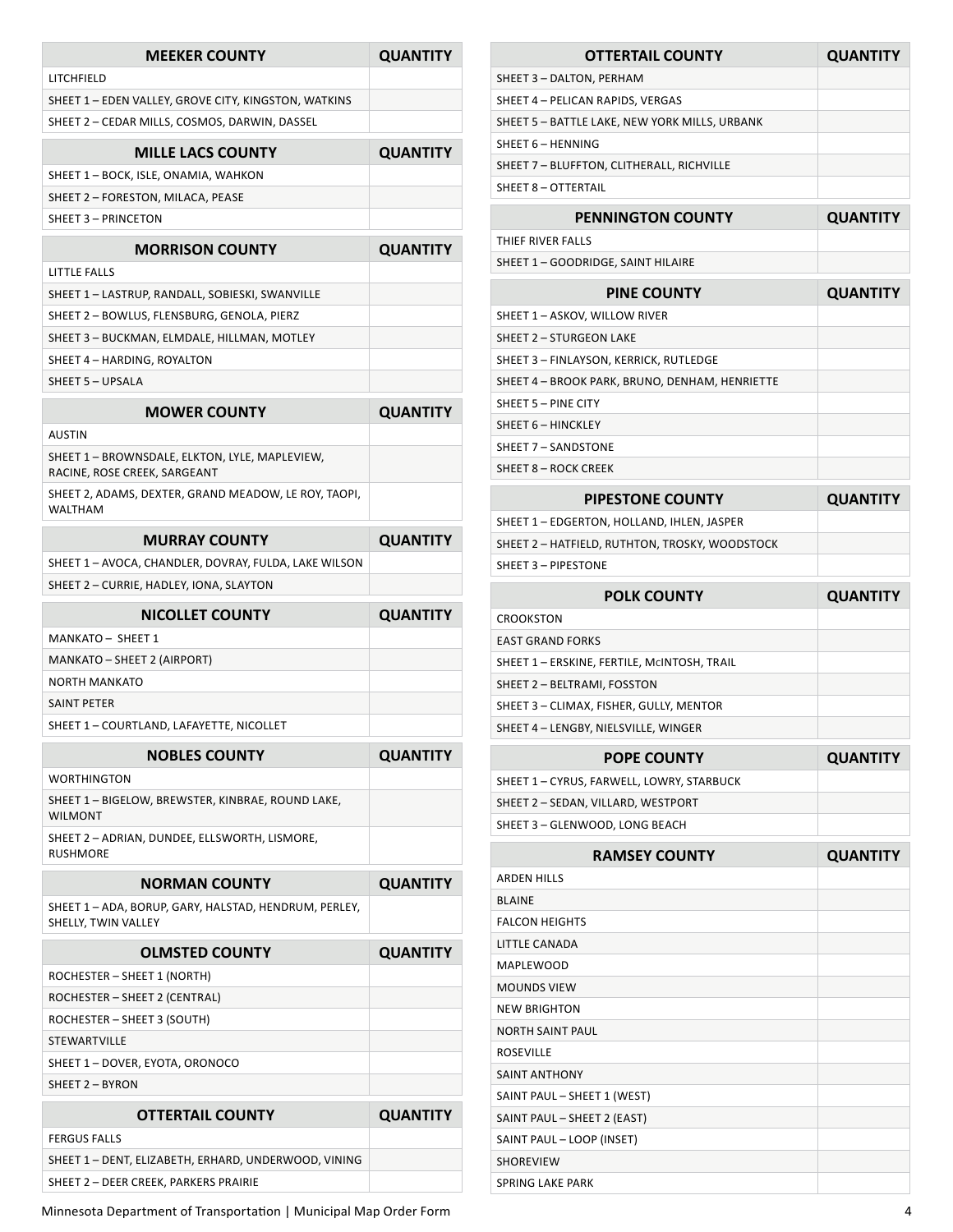| <b>RAMSEY COUNTY</b>                                             | <b>QUANTITY</b> |
|------------------------------------------------------------------|-----------------|
| <b>VADNAIS HEIGHTS</b>                                           |                 |
| <b>WHITE BEAR LAKE</b>                                           |                 |
| SHEET 1 - GEM LAKE, LAUDERDALE, NORTH OAKS                       |                 |
| <b>RED LAKE COUNTY</b>                                           | <b>QUANTITY</b> |
| SHEET 1 - BROOKS, OKLEE, PLUMMER, RED LAKE FALLS                 |                 |
| <b>REDWOOD COUNTY</b>                                            | <b>QUANTITY</b> |
| <b>REDWOOD FALLS</b>                                             |                 |
| SHEET 1 - BELVIEW, DELHI, SEAFORTH, VESTA                        |                 |
| SHEET 2 – MORGAN, SANBORN, WALNUT GROVE, WANDA                   |                 |
| SHEET 3 - CLEMENTS, LAMBERTON, LUCAN, MILROY,<br>REVERE, WABASSO |                 |
| <b>RENVILLE COUNTY</b>                                           | <b>QUANTITY</b> |
| SHEET 1 - MORTON, OLIVIA, SACRED HEART                           |                 |
| SHEET 2 - BIRD ISLAND, BUFFALO LAKE, HECTOR                      |                 |
| SHEET 3 - DANUBE, FAIRFAX, FRANKLIN, RENVILLE                    |                 |
| <b>RICE COUNTY</b>                                               | <b>QUANTITY</b> |
| <b>FAIRBAULT</b>                                                 |                 |
| NORTHFIELD                                                       |                 |
| SHEET 1 - LONSDALE, NERSTRAND                                    |                 |
| SHEET 2 - DUNDAS, MORRISTOWN                                     |                 |
|                                                                  |                 |
| <b>ROCK COUNTY</b>                                               | <b>QUANTITY</b> |
| SHEET 1 - BEAVER CREEK, HARDWICK, HILLS                          |                 |
| SHEET 2 - KENNETH, MAGNOLIA, STEEN                               |                 |
|                                                                  |                 |
| <b>SHEET 3 - LUVERNE</b>                                         |                 |
| <b>ROSEAU COUNTY</b>                                             | <b>QUANTITY</b> |
| SHEET 1 - BADGER, GREENBUSH, ROOSEVELT, STRATHCONA               |                 |
| SHEET 2 - WARROAD                                                |                 |
| SHEET 3 - ROSEAU                                                 |                 |
| <b>SAINT LOUIS COUNTY</b>                                        | <b>QUANTITY</b> |
| CHISHOLM                                                         |                 |
| DULUTH - SHEET 1 (FOND DU LAC / PROCTOR)                         |                 |
| DULUTH - SHEET 2 (HERMANTOWN)                                    |                 |
| DULUTH - SHEET 3 (DOWNTOWN)                                      |                 |
| DULUTH - SHEET 4 (AIRPORT / CAMPUS)                              |                 |
| DULUTH - SHEET 5 (LESTER & FRENCH RIVERS)                        |                 |
| <b>HFRMANTOWN</b>                                                |                 |
| HIBBING - SHEET 1 (NORTH AREA)                                   |                 |
| HIBBING - SHEET 2 (CORE AREA)<br><b>VIRGINIA</b>                 |                 |
| SHEET 1 - AURORA, McKINLEY, MEADOWLANDS, WINTON                  |                 |
| SHEET 2 - BUHL, IRON JUNCTION, TOWER                             |                 |
| <b>SHEET 3 - GILBERT</b>                                         |                 |
| SHEET 4 - HOYT LAKES                                             |                 |
| SHEET 5 - BABBITT (NORTHWEST)                                    |                 |
| SHEET 6 - BABBITT (NORTHEAST)                                    |                 |
| SHEET 7 - BABBITT (SOUTHWEST)                                    |                 |
| SHEET 8 - ELY, FLOODWOOD                                         |                 |

| SHEET 11 - EVELETH, LEONIDAS                                            |                 |
|-------------------------------------------------------------------------|-----------------|
| SHEET 12 - MOUNTAIN IRON (SOUTH)                                        |                 |
| SHEET 13 - MOUNTAIN IRON (NORTH)                                        |                 |
| SHEET 14 - BIWABIK                                                      |                 |
| <b>SCOTT COUNTY</b>                                                     | <b>QUANTITY</b> |
| <b>BELLE PLAINE</b>                                                     |                 |
| <b>JORDAN</b>                                                           |                 |
| <b>NEW PRAGUE</b>                                                       |                 |
| <b>PRIOR LAKE</b>                                                       |                 |
| SAVAGE                                                                  |                 |
| <b>SHAKOPEE</b>                                                         |                 |
| SHEET 1 - ELKO NEW MARKET                                               |                 |
|                                                                         |                 |
| <b>SHERBURNE COUNTY</b>                                                 | <b>QUANTITY</b> |
| <b>BIG LAKE</b>                                                         |                 |
| <b>ELK RIVER</b>                                                        |                 |
| SAINT CLOUD - SHEET 1 (NORTH)                                           |                 |
| SAINT CLOUD - SHEET 2 (SOUTH)                                           |                 |
| SAINT CLOUD - SHEET 3 (AIRPORT)                                         |                 |
| ZIMMERMAN                                                               |                 |
| SHEET 1 - BECKER                                                        |                 |
| SHEET 2 - CLEAR LAKE                                                    |                 |
| <b>SIBLEY COUNTY</b>                                                    | <b>QUANTITY</b> |
| SHEET 1 - ARLINGTON, NEW AUBURN, WINTHROP                               |                 |
| SHEET 2 - GAYLORD, GIBBON, HENDERSON                                    |                 |
| <b>SHEET 3 - GREEN ISLE</b>                                             |                 |
| <b>STEARNS COUNTY</b>                                                   | <b>QUANTITY</b> |
| SAINT CLOUD - SHEET 1 (NORTH)                                           |                 |
| SAINT CLOUD - SHEET 2 (SOUTH)                                           |                 |
| SAINT CLOUD - SHEET 3 (AIRPORT)                                         |                 |
| <b>SAINT JOSEPH</b>                                                     |                 |
| SARTELL                                                                 |                 |
| <b>WAITE PARK</b>                                                       |                 |
| SHEET 1 - AVON, ELROSA, LAKE HENRY, PAYNESVILLE, SAINT<br><b>ROSA</b>   |                 |
| SHEET 2 - BROOTEN, GREENWALD, MEIRE GROVE, SAINT<br>MARTIN, SPRING HILL |                 |
| SHEET 3 - COLD SPRINGS, HOLDINGFORD, ROSCOE, SAINT<br><b>ANTHONY</b>    |                 |
| SHEET 4 - FREEPORT, RICHMOND, SAUK CENTRE                               |                 |
| SHEET 5 - BELGRADE, KIMBALL, MELROSE, NEW MUNICH                        |                 |
| SHEET 6 - SAINT AUGUSTA                                                 |                 |
| SHEET 7 - ALBANY, SAINT STEPHEN                                         |                 |
| <b>SHEET 8 - ROCKVILLE</b>                                              |                 |
| <b>STEELE COUNTY</b>                                                    | <b>QUANTITY</b> |
| OWATONNA                                                                |                 |
| SHEET 1 - BLOOMING PRAIRIE, ELLENDALE, MEDFORD                          |                 |
|                                                                         |                 |

**SAINT LOUIS COUNTY QUANTITY**

SHEET 10 – BROOKSTON, KINNEY, ORR

| <b>STEVENS COUNTY</b>                        | <b>QUANTITY</b> |
|----------------------------------------------|-----------------|
| <b>MORRIS</b>                                |                 |
| SHEET 1 - ALBERTA, CHOKIO, DONNELLY, HANCOCK |                 |